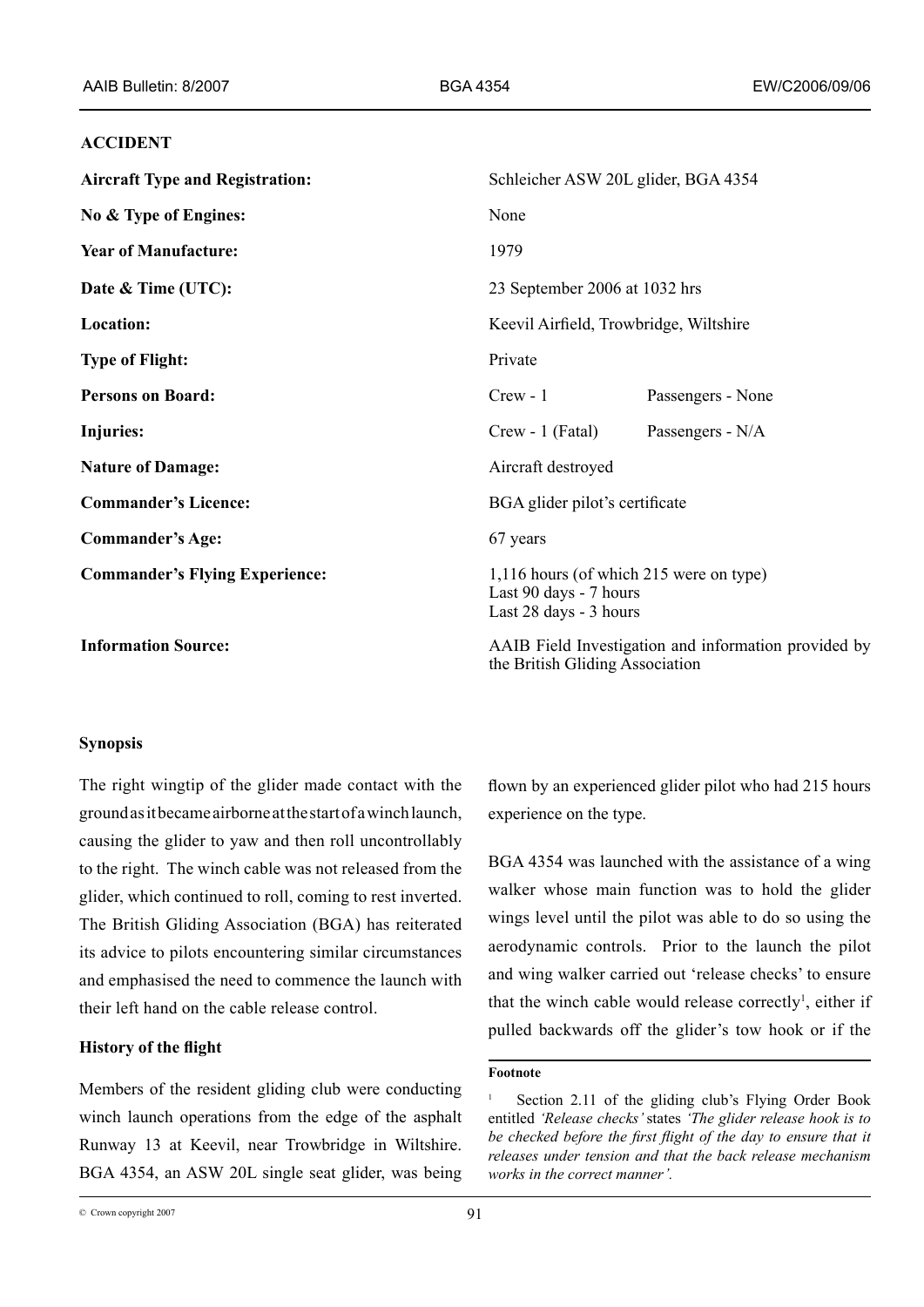cable release control in the glider cockpit was operated. The wing walker stated that this check was completed satisfactorily.

At the start of the first attempted launch the glider overran the winch cable - a situation which can arise when a glider moves forward faster than the cable due to a momentary winch stall, insufficient winch acceleration or rough ground which then causes the glider to accelerate erratically. This winch launch was aborted to avoid any possibility of the cable becoming entangled with the wheel or another part of the glider. The cable was re-engaged and a second launch attempted from the position to which the glider had rolled following the first attempt – some 50 m ahead of its original start position.

At the start of the subsequent launch the wing walker found that he had to push down on the glider's left wing in order to keep its wings level. He continued to hold the wing, running along the hard runway surface to the left of the glider until he could no longer keep up with it. When he let go of the wingtip the glider became airborne almost immediately but rolled to the right. The right wingtip struck soft ground to the right of the runway causing the glider to yaw and roll rapidly to the right, pitch nose down and somersault inverted. The tail broke off at the base of the vertical stabiliser, causing the top of the cockpit canopy to bear most of the subsequent ground impact. The pilot, who was restrained by a four-point harness, received severe injuries to his unprotected head when the canopy disintegrated.

The winch-driver stated that the glider appeared to drop its right wing as it became airborne. In accordance with his training he maintained power to continue the launch but, when the bank angle of the glider reached 90 degrees and its nose started to drop, he cut the power and applied the winch brake. The winch cable remained attached to the glider throughout the accident sequence.

Members of the club present at the launch site ran to the glider and attempted to return it to its upright position in order to assist the pilot. An air ambulance arrived shortly afterwards. The pilot, who was taken by air to hospital in Bristol, remained unconscious and died of his injuries four days later.

## **BGA investigation**

The investigation was initially conducted by the Safety Member of the Gliding Club but, in accordance with established procedures, was continued by the AAIB following the pilot's death.

# **Winch information**

The winch which towed BGA 4354 performed normally during the accident launch and has been used successfully since the accident without modification. There was no evidence that this winch or its operation had an adverse effect on the accident launch.

## **Aircraft information**

The Schleicher ASW 20 is an  $FAI<sup>2</sup> 15$  m class glider, built from a composite fibreglass structure. It was designed in Germany and first flew in 1977 (see Figure 1). The ASW 20L is a modified version that can be fitted with optional wingtip extensions which extend the total wingspan from 15 m to 16.59 m. BGA 4354 was manufactured in 1979 and was fitted with the wingtip extensions at the time of the accident. The last annual maintenance inspection of the aircraft was completed on 20 March 2006; at this time the aircraft had logged 932 hours.

# **Footnote**

<sup>2</sup> FAI, Fédération Aéronautique Internationale, responsible for ratifying aeronautical records.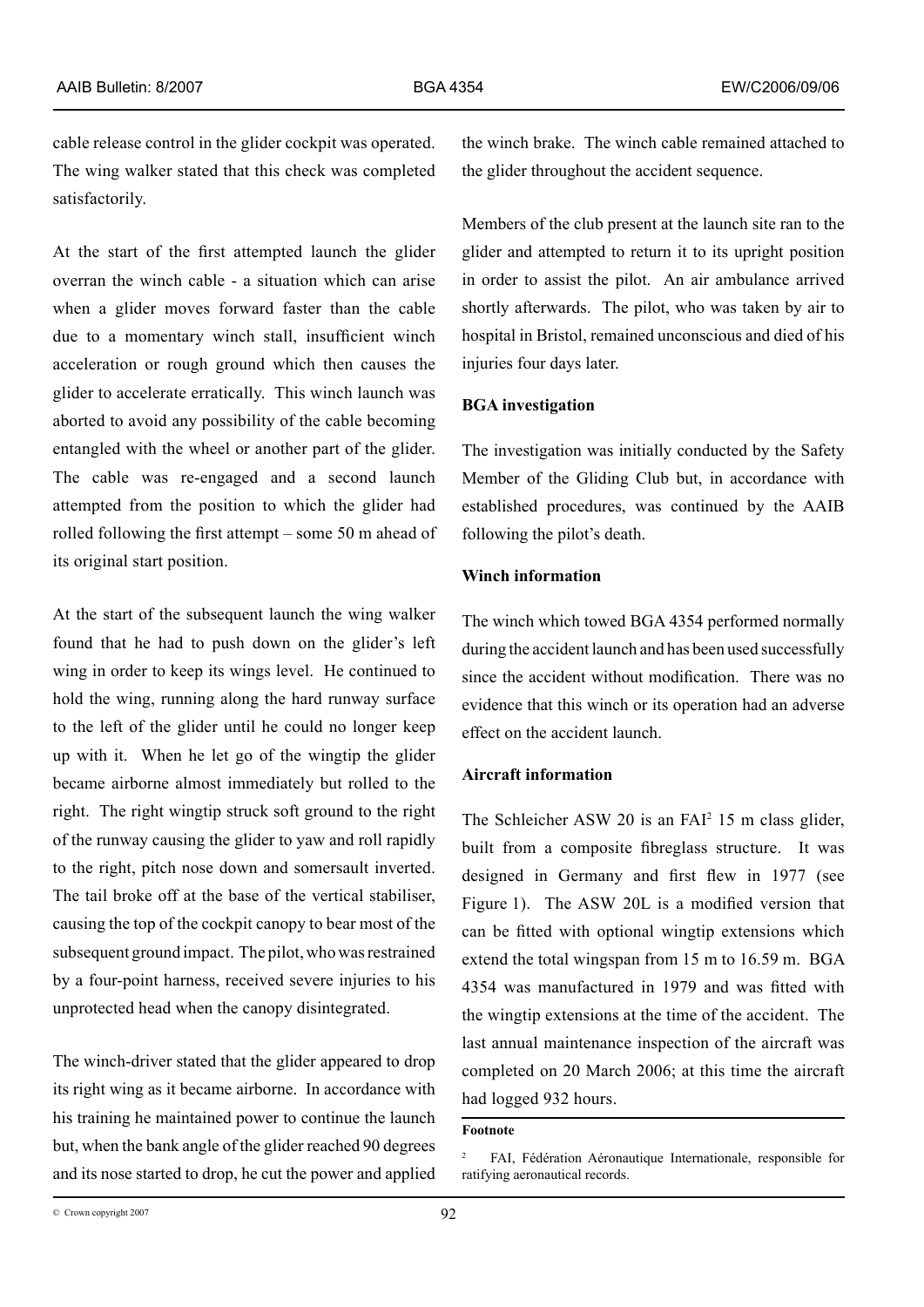The aircraft's flight controls consist of a cable-operated rudder and an elevator, ailerons, and airbrakes, all operated by push-pull rods. The aircraft is also fitted with flaps operated by push-pull rods and an associated cockpit lever with six detent positions. A mechanical mixing unit between the wings enables partial flap movement to augment aileron control when the control stick is moved laterally. All flight control push-pull rods have 'hotelier' connections that enable simple disconnection to permit wing and tailplane removal for transport.



**Figure 1**  ASW 20 glider without wingtip extensions

# *Cable release control*

The cable release control was located to the left of the aircraft centreline, at the base of the instrument binnacle and ahead of the control column. An adjacent control, used to adjust the rudder pedals, was located just to the right of the aircraft centreline. The two control handles terminated in spherical knobs approximately 30 mm in diameter and were identical except that the cable release control was yellow and the rudder pedal adjustment control was brown (see Figure 2). Both controls were designed to operate when pulled. A more detailed description of these controls is given under the heading 'Additional information'. The Safety Member of the Gliding Club considered that during a winch launch there

was no need for a pilot to place his left hand anywhere other than on the cable release control.



**Figure 2**  Yellow cable release control on BGA 4354

## *Variable flap setting*

There are six flap settings. Starting from the most forward position and progressing aft there are four takeoff positions:  $1 (-12^{\circ})$ ,  $2 (-6^{\circ})$ ,  $3 (0^{\circ})$ ,  $4 (+9^{\circ})$  and two landing positions:  $5 (+35^{\circ})$  and 'Landing'  $(+55^{\circ})$ . Increasing the positive deflection reduces stall speed but also reduces aileron effectiveness.

The use of a negative flap setting has been found to improve directional control at low speed (below approximately 20 kt), which is useful during aero-tows that produce relatively slow acceleration. The greater acceleration produced by a winch launch usually results in adequate control almost immediately. The flight manual stated that flap position 3 should be used for launch.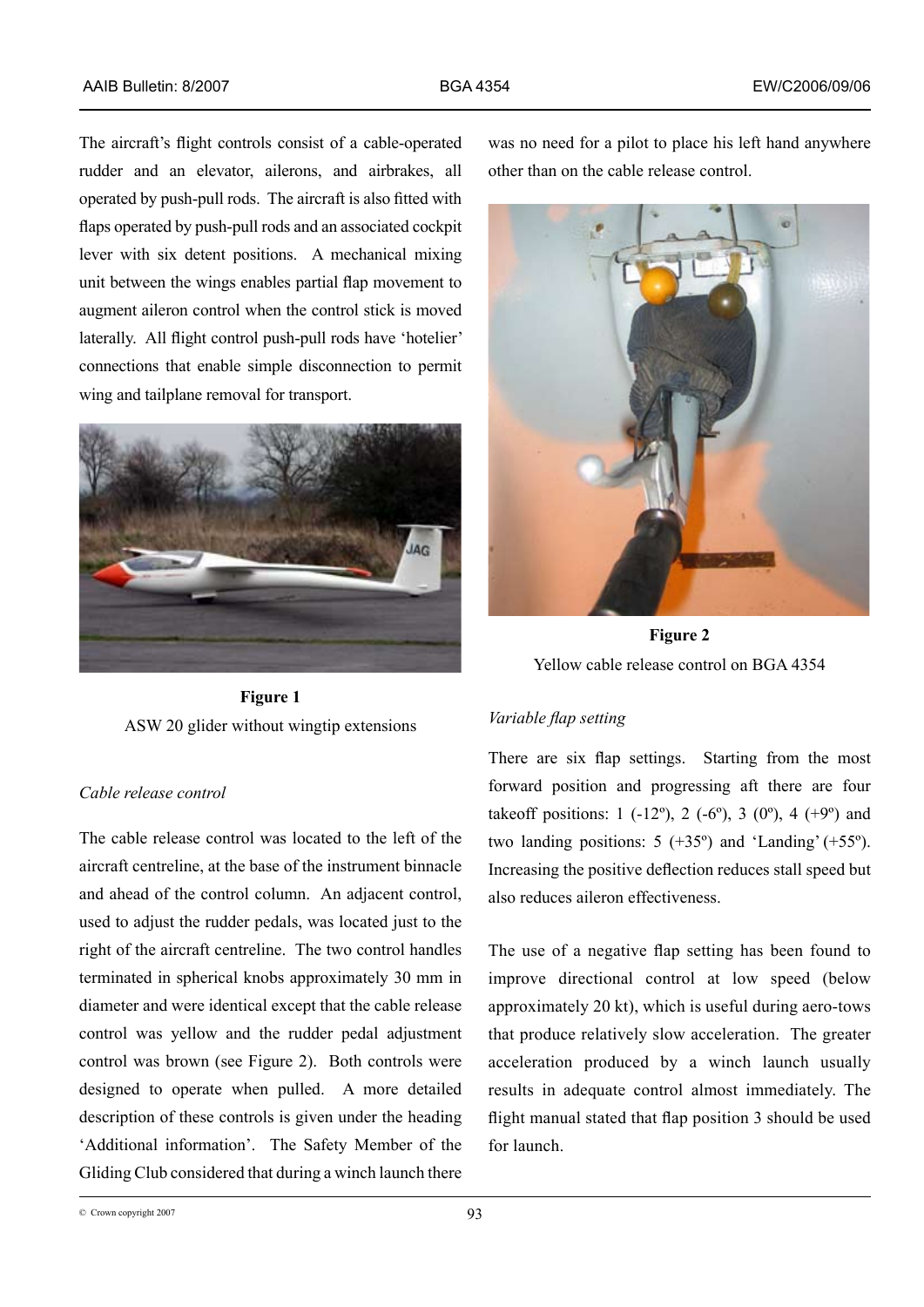## **Pilot experience**

The pilot first flew solo in a glider in 1984. He held a 'full silver badge', indicating that whilst operating gliders he had achieved a gain in height of 1,000 m or more, a flight on a straight course of 50 km or more and a flight of at least 5 hours duration. The BGA recorded him as having made a 'gold badge' distance claim, indicating that he may have carried out a flight of 300 km or more. He was an Assistant category instructor, enabling him to give gliding instruction as specifically authorised by the Chief Flying Instructor of the gliding club.

The pilot was in good practice. Since the beginning of 2006 he had flown 102 hours in the course of 214 flights, 204 of which were winch launches. Of these, 42 flights were conducted in BGA 4354, 36 of which were winch launches.

## **Meteorological information**

Data recorded by the gliding club weather station indicated an average wind from 115º at approximately 10 kt. Lyneham, 12 nm north-north-east of Keevil, was the nearest station providing information to the Met Office. The reported wind there at 1050 hrs was from 110º at 12 kt. The next nearest reporting station was Boscombe Down, 17 nm south-west of Keevil, where the reported wind at 1050 hrs was from 120º at 13 kt.

The ASW 20L flight manual stated that the maximum crosswind component for operation of the glider was 13.5 kt.

# **Aerodrome information**

Keevil is an airfield from the second world war era, located at the northern edge of Salisbury Plain, beneath a series of hills forming a ridge on its south-eastern boundary. The site is operated by the Ministry of

Defence for the training of air mobile units. The main runway, Runway 21, is maintained in good condition for occasional use by military transport aircraft. Use of the site as a heavy equipment drop zone has rendered the grass areas unusable for aircraft movements. Consequently, glider operations are restricted to Runway 21/12 and the untended Runway 13/31, which is partially overgrown. The remaining runway is in poor condition and seldom used.

The gliding club maintains several winch vehicles and a coach which serves as a mobile office. On flying days, the coach is positioned beside the launch point for the use of members involved in flight operations. The main club facilities are accommodated in a collection of Nissen huts on the southern edge of the airfield and do not overlook the Runway 13 launch point, where the accident occurred. The control tower, an original structure near the club buildings, is not manned.

## **Aircraft wreckage examination**

An engineering officer of the Gliding Club examined the aircraft at the accident site. Before disassembling the aircraft he confirmed that the wings were secure, the rudder pins were both inserted correctly and that all 'hotelier' control connections were correct and secure. The disassembled aircraft was then recovered to the AAIB for a detailed examination.

The aircraft's right wing had failed due to an overload at a location 2.4 m inboard from the wingtip, measured with the wingtip extension fitted. The right wing airbrake was in the extended position and bent almost 90º aft. The tail section of the aircraft had failed over its entire circumference 0.35 m forward of the lower leading edge of the vertical tail. The aircraft's cockpit canopy had shattered into multiple pieces. There was surface damage to the upper side of the horizontal tail and the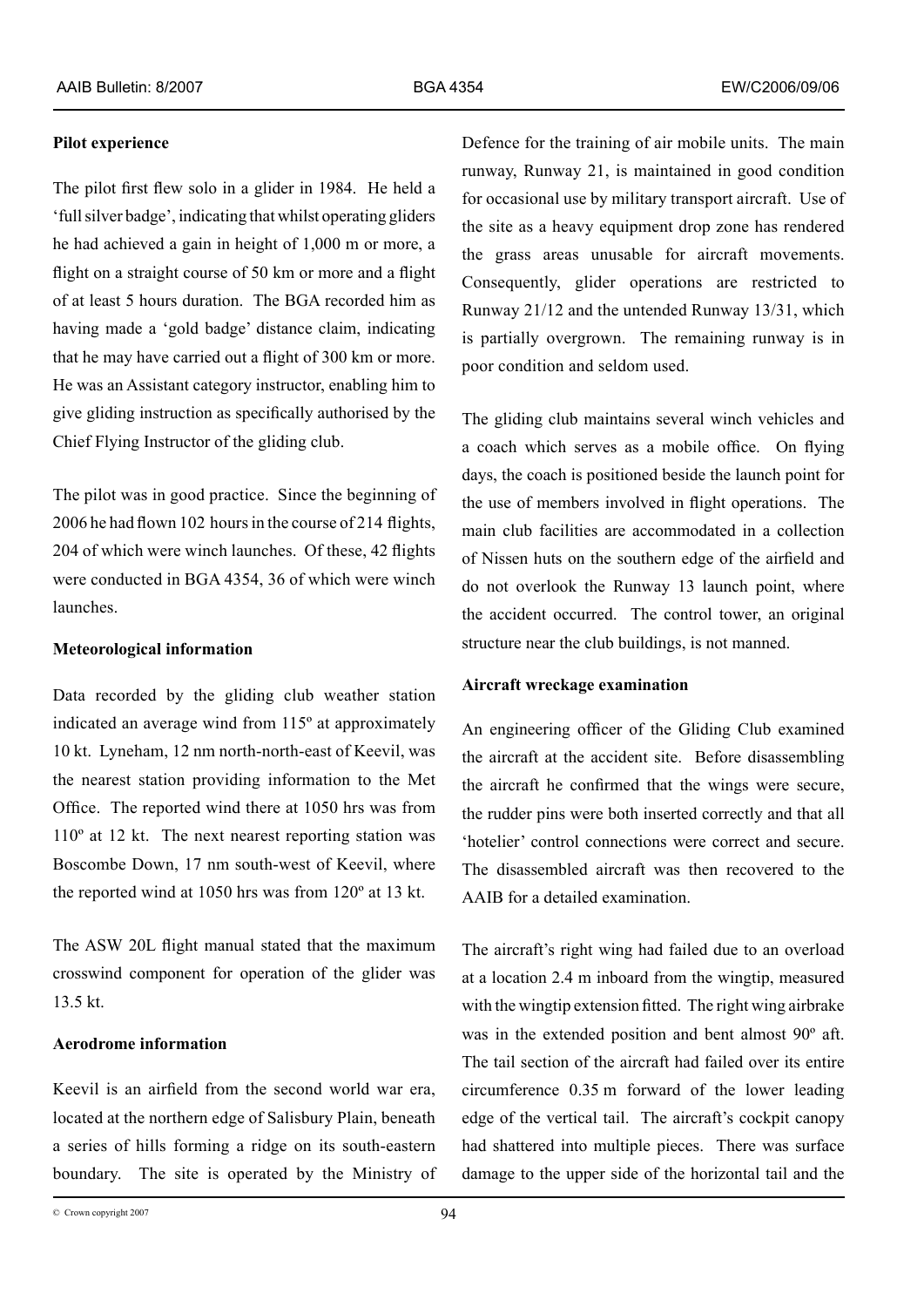upper rudder hinge pin was bent and had detached. The remainder of the aircraft's structure was relatively intact, apart from damage to the left wing root and compression damage to the upper fuselage skin, aft of the canopy.

All control push-pull rods were examined and could be moved freely except in those locations where impact damage had occurred. There was no evidence of any pre-impact control rod or rudder cable failure. Inside the right wing, close to the outboard failure point, there was an imprint on the upper wing skin from a bolt which forms part of the right aileron bellcrank. This imprint probably occurred during the impact sequence and is consistent with a bellcrank position that would result in an aileron deflection of 15º to 27º trailing edge down (commanding roll to the left). Full aileron deflection was measured at 31<sup>°</sup> trailing edge down.

After the accident the flap control lever was reported to have been found between positions  $4 (+9^{\circ})$  and 5 (+35º); however, it may have moved during the impact sequence.

#### **Cable release hook operation**

The cable release hook mechanism was examined and operated normally, moving freely when the control knob was pulled. The force required to pull the control knob to the point of approximate cable release was measured at 18 lb, and a pull to full hook retraction was measured at 22 lb. These measurements were made without a tow cable attached. The force of a tow cable on the hook could increase the pull force required to release it, but it was not feasible to test for this difference. The angle of pull can also increase the pull force, although angles of up to 30 degrees from straight had no noticeable effect on pull force. The current EASA Certification Specifications for gliders state in CS 22.711 and CS  $22.143(c)$  that the force required to release the tow cable must not exceed 20 daN (45 lb) with a cable under load attached.

The EASA requirements do not specify what shape or size the cable release control needs to be but specifies in CS 22.781 that:

*'The towing cable release control must be so designed to be capable of operation by a gloved hand exerting the force specified in CS 22.143(c).'* 

The certification of the ASW 20L predated EASA requirements.

## **Harness attachment failure**

The aircraft was fitted with a four-point shoulder and lap strap safety harness with each of the four ends attached to a fitting that was secured within the fibreglass structure by a pin. The fitting from the left lap strap had separated from the aircraft structure as a result of a failure of the fibreglass skin that retained the pin (see Figure 3). The steel pin had also bent which indicated that the limit load of the pin was exceeded. The aircraft manufacturer was consulted regarding this failure and they stated that the lap strap was designed to withstand a maximum deceleration of -4.015g with a 1.33 fitting factor and assuming a pilot mass of 115 daN (117 kg). The design limit load of each lap strap fitting was thus  $307$  daN<sup>3</sup>. The manufacturer carried out tests on this fitting type which demonstrated that it could withstand a load of 460 daN without any damage to the pin, fitting or surrounding structure (a safety factor of  $460/307 = 1.5$ ). In this accident the pin was deformed so it probably experienced a load in excess of 460 daN during the accident sequence.

#### **Footnote**

To satisfy this requirement the lap strap must withstand a load of  $(115$  daN) x  $(4.015g)$  x  $1.33 = 614$  daN. This load is shared between the two lap strap fittings so each lap strap fitting has a design limit load of 307 daN.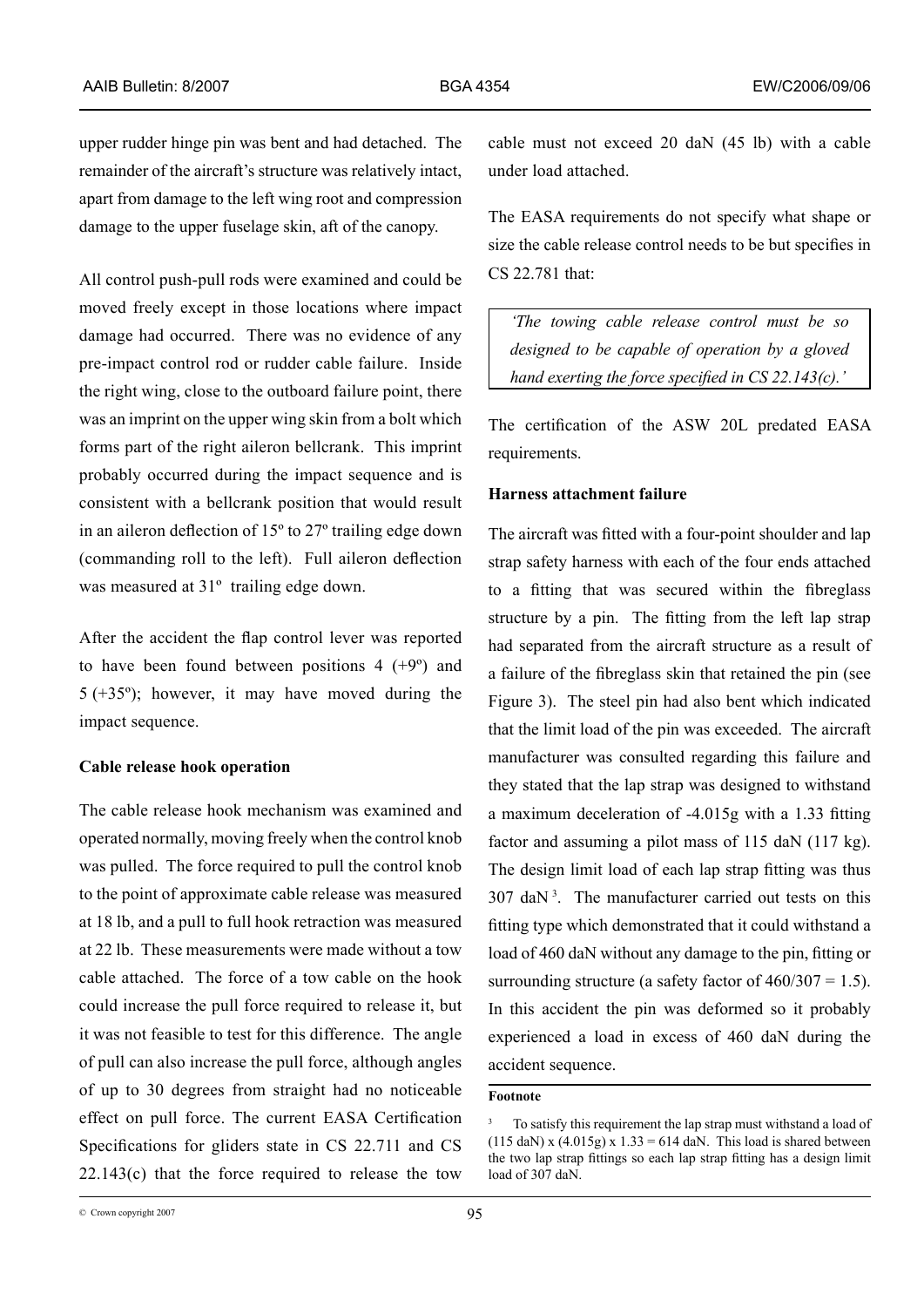

**Figure 3**  Overload failure of pin from left lap strap attachment

# **Medical and pathological information**

The pilot possessed a *'Declaration of Medical Fitness to Fly'*, signed by his general practitioner, which certified that there was nothing in the pilot's medical history which prevented him from meeting the standard required for flight with passengers or when solo. This document satisfied the requirements relevant to operation of a glider and was valid until 16 September 2007.

An autopsy conducted on behalf of the coroner indicated that the pilot had died of head injuries.

## **Survivability**

The pilot died as a result of severe head injuries caused by the aircraft striking the ground upside down on its canopy. The vertical tail would normally act in a manner similar to a roll-over bar and prevent canopy impact, but in this accident the force and orientation of impact was sufficient to break the tail structure. The remaining loads were absorbed by the upper fuselage skin structure and the canopy leaving the pilot's head unprotected. The canopy and skin structure would not have provided significant

energy absorption, and the pilot was not wearing a safety helmet. The left lap strap attachment failure might have reduced the pilot's head clearance but it was not possible to establish if the head injury would have been less severe had the lap strap not failed. It could also not be established how securely the pilot had adjusted his shoulder and lap strap harnesses prior to the launch.

# **Published guidance**

The issue of a wing drop during launch has been the subject of guidance material produced by the BGA and several articles published in UK gliding magazines. The consensus is that even gentle contact of the wingtip with the ground can result in considerable asymmetry, which leads very quickly to a roll that cannot be recovered using aerodynamic controls. Consequently, pilots are taught to release the cable immediately if the wing tip makes any contact whatsoever with the surface during a launch. Any control difficulties that might follow from this action are considered preferable to a developed roll under tow.

# *BGA Instructors' manual*

The BGA Instructors manual, current at the time of the accident, contained the following guidance:

*'During the ground run the ailerons and rudder need to be used independently of each other. Once the glider has lifted off, independent use of the controls must stop.*

*Release the cable immediately if a wing goes down or anything else goes wrong during the ground run, eg. an overrun. Keep the left hand near to the release knob, or, depending on its position – for example if applying left aileron will make it awkward to reach – actually take hold of it.*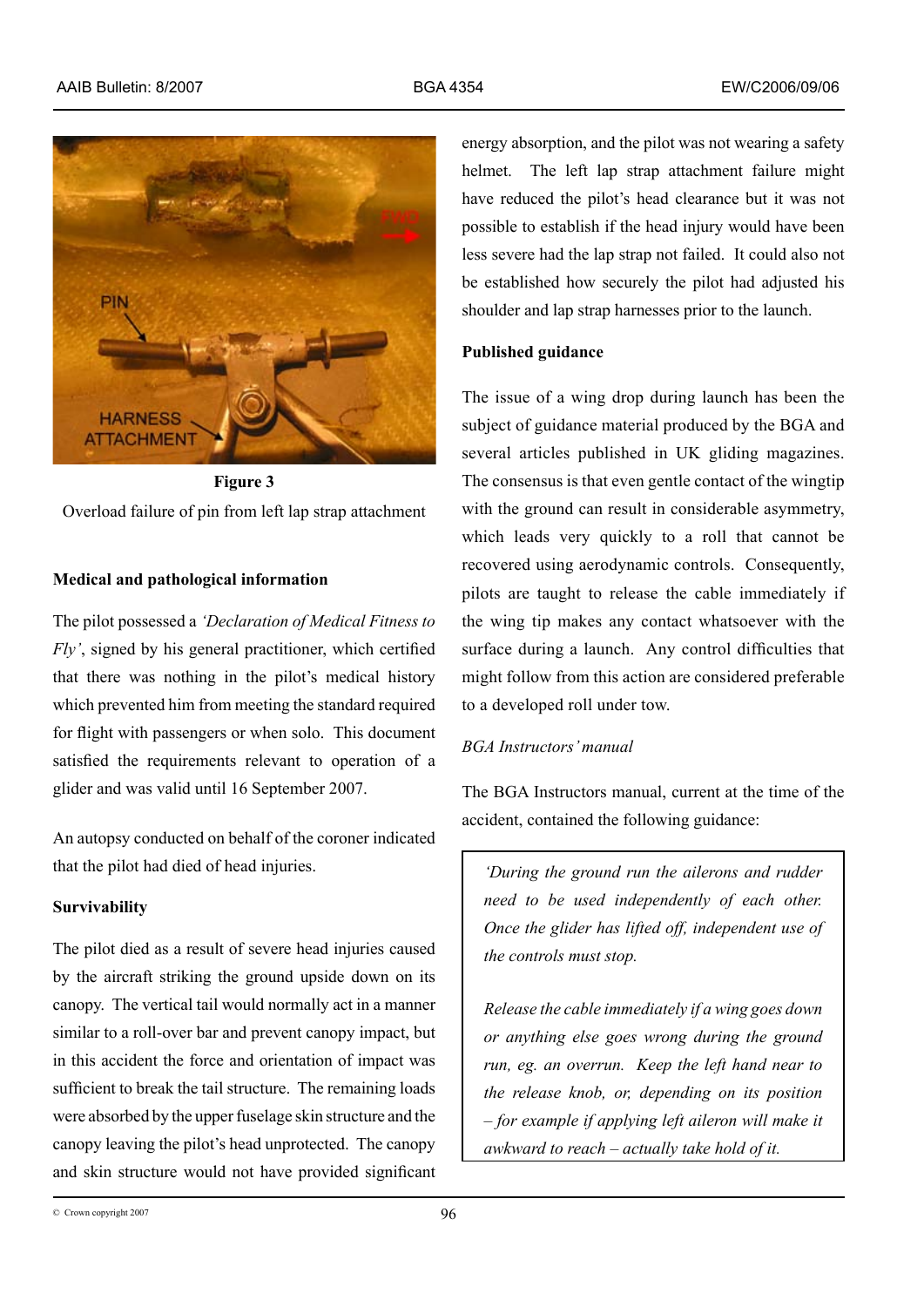*The demonstration might include patter such as the following:*

- *• As the cable tightens, ensure your left hand is close to, or on the release*
- *• As the glider moves forward, keep the wings level using the ailerons. Large deflections may be needed initially*
- *• If a wing goes down, release'*

# *BGA leaflet 'Safe winch launching'*

In October 2005, the BGA published a guidance leaflet entitled *'Safe winch launching'.* The leaflet was accompanied by a letter addressed to BGA instructors, chairmen and managers requesting that the guidance contained in the leaflet be circulated, discussed and followed. Table 1, below, shows the guidance offered for the 'Ground Run' stage of the launch:

The issue of safe winch launching and the existence of this guidance were highlighted in the December-January 2006 edition of the bi-monthly *'Sailplane & Gliding'* magazine*,* produced by the BGA. The February-March 2006 issue of the same magazine included an article entitled *'Time for lateral thinking'* which explored the mechanics of a wing drop during launch. In the cited example there was a crosswind of approximately 10 kt

from the right. The launch was being conducted from a frozen worn grass surface which sloped gently upwards to the right. The pilot was an instructor who had briefed the student:

*'If a wing goes down despite the application of aileron, you will pull the release and abort the launch'*

The instructor conceded in the article that he was "not particularly good at remembering" to place his hand on the release control. As the launch commenced he became aware that the glider was turning right and the right wing had touched the ground. The instructor was able to release the winch cable shortly afterwards and the glider was landed safely, having turned more than 90º to the original direction of launch.

The April-May 2006 issue of *'Sailplane & Gliding'*  included an article entitled *'Six eventful seconds'* describing an actual occurrence, accompanied by photographs showing the flight of a glider which experienced a wing drop during a winch launch. The pilot reported that on his first attempt to operate the cable release control his gloved hand slipped off the control and that the pull force required was higher than he expected.

| <b>STAGE</b>      | <b>HAZARD</b>                                                               | <b>AVOIDANCE</b>                                                                                                   |  |
|-------------------|-----------------------------------------------------------------------------|--------------------------------------------------------------------------------------------------------------------|--|
| <b>Ground Run</b> | Wing touches the ground, glider<br>cartwheels or ground loops<br>violently. | • Start the launch with your hand on the release.<br>• If you cannot keep the wings level, release<br>immediately. |  |

# **Table 1** Ground Run launch guidance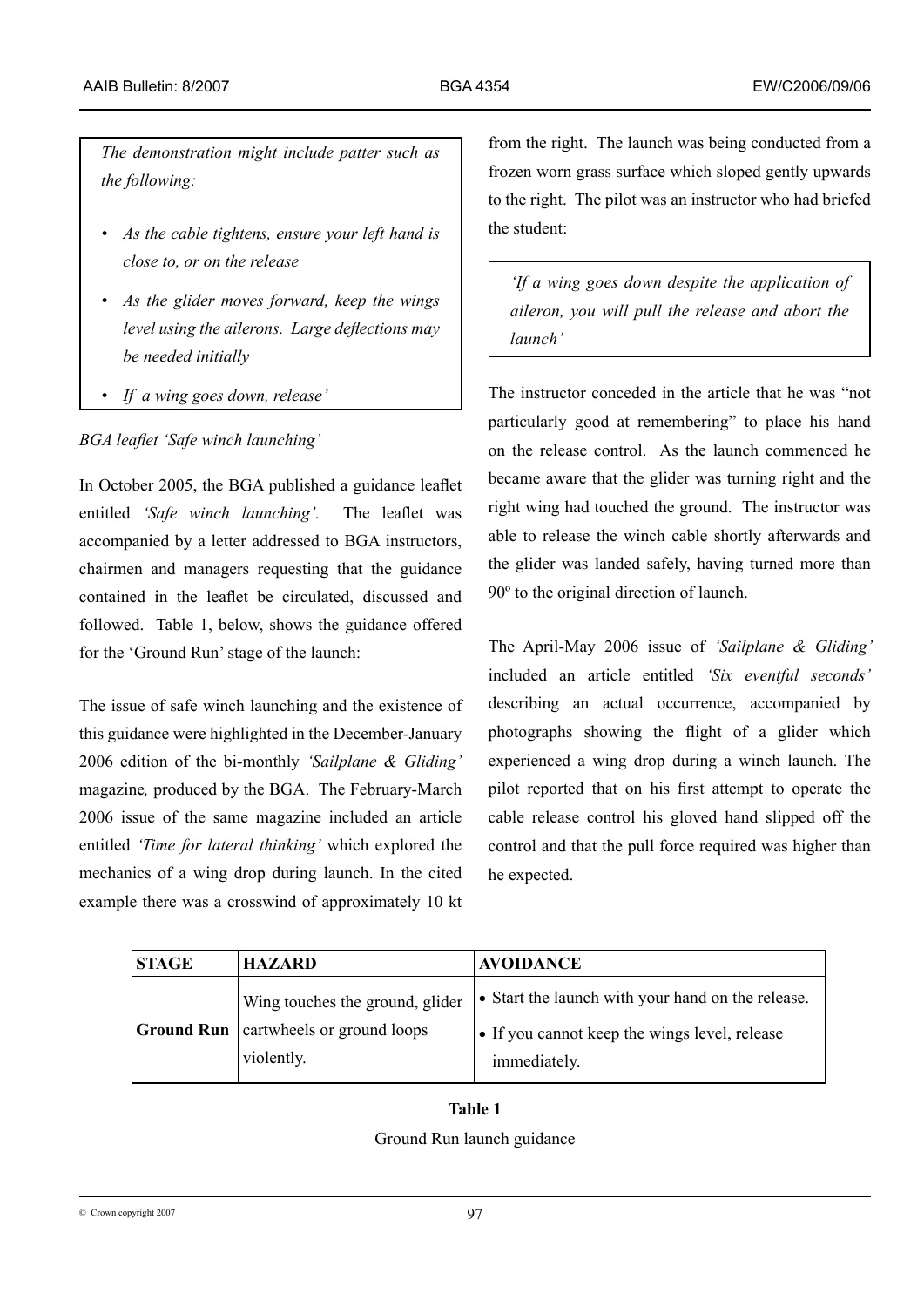# **Additional information**

*Report by the Safety Member of the Royal Air Force Gliding and Soaring Association* 

The Safety Member of the Royal Air Force Gliding and Soaring Association (RAFGSA) who attended Keevil shortly after the accident on a previously arranged visit, submitted to the AAIB a comprehensive written discussion of the control ergonomics of the accident aircraft. He had previously conducted three winch launches in BGA 4354 and had over 20 hours flying experience on this type of glider.

During his visit to Keevil he had measured the position of the release knob with respect to the control column on an ASW 19 glider, in which the layout of the control‑column and cable release is almost identical to an ASW 20. The release knob was approximately 30 mm left of the cockpit centreline and the control panel was approximately 60 mm forward of the control column. The cable release knob had a diameter of approximately 30 mm. On another similar aircraft the cable release knob had been replaced with a T-shaped grab handle to which a pull force could more readily be applied.

With the left hand resting at the left side of the cockpit, it would be difficult to reach for the cable release in a single uninterrupted movement, as might be necessary to abort the launch. Access to the cable release control would be further restricted by any leftward movement of the stick, which would be the instinctive reaction to a roll to the right. Regardless of the shape of the release control the rapid use of the cable release control could only be achieved if the left hand was already on that control.

Figure 4 shows full left deflection of the control column in the ASW 19 using the right hand. During launch and in flight the right hand would usually be holding the hand-grip of the control column, but in this picture it is shown lower than usual to avoid obstructing the camera view. With the right hand on the hand-grip and with the control column deflected fully left, the pilot's right arm would obstruct his view of the cable release knob.



**Figure 4** Full left deflection of control column in similar configuration ASW 19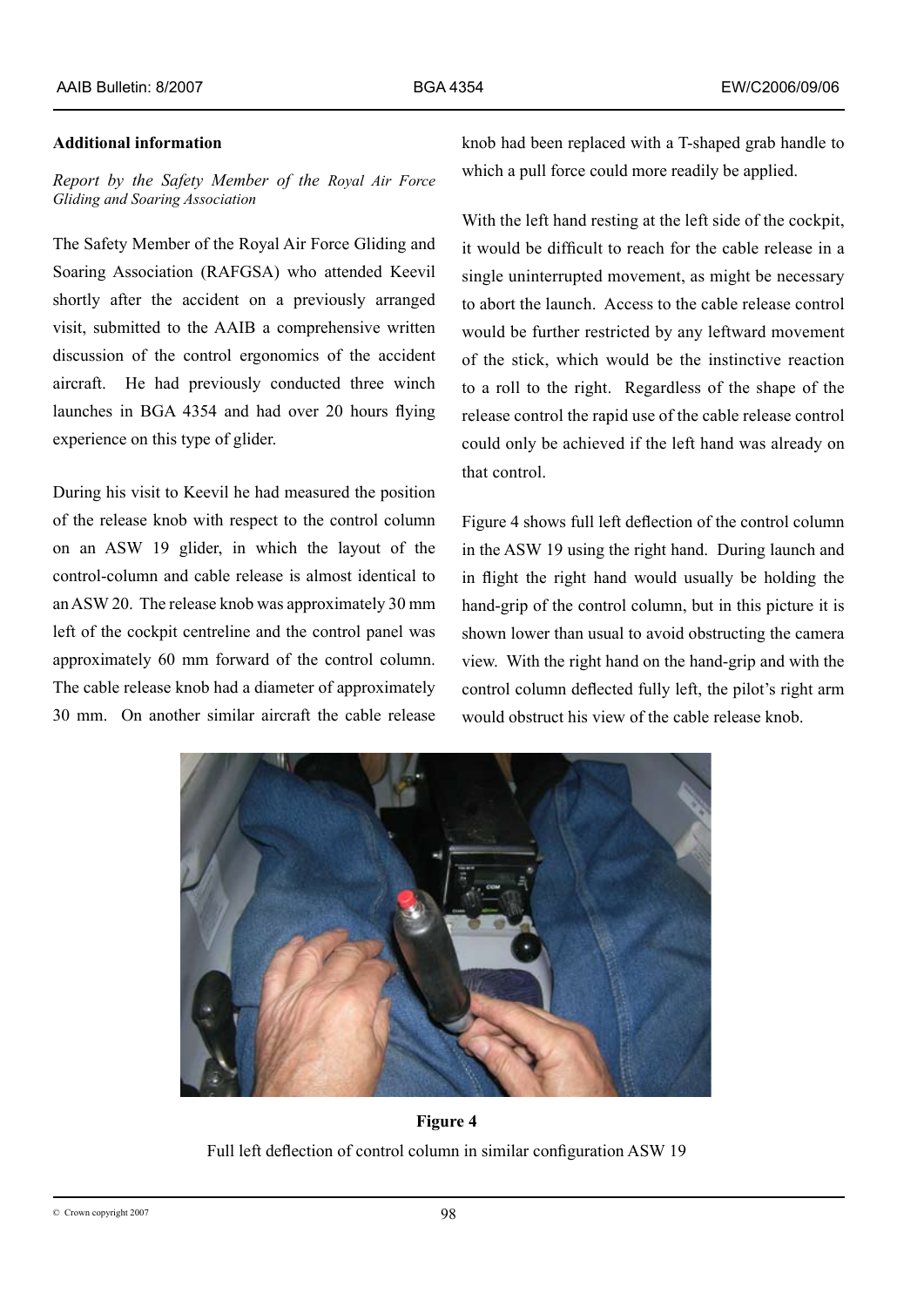In Figure 5, the yellow cable release knob is only visible to the right of the control column because the control column is being held by the left hand, which would not usually be the case during the launch or in flight.

In order to release the cable in flight, with the control column deflected fully left, the pilot would need to reach around the front of the control column with his left hand and pull the release control at an angle to the control panel. The difficulty of reaching around the control column would require the pilot to apply this force using the strength of his wrist rather than through a direct pull using the strength of his arm. The shorter the length of protruding cable the greater the angle and the greater the problem. Additionally, whereas the pilot should ideally be able to grip the control with his full fist, a short protruding cable might inhibit the pilot from doing so.

Cable length is limited to prevent the knob fouling the control column (a problem which is reported to arise on some other glider types) and in the case of BGA 4354 it was approximately 15 mm (visible in Figure 2 and shorter than on the similar configuration ASW 19 shown in Figure 5). The Safety Member of the RAFGSA considered that this combination of factors may have reduced significantly the pilot's ability to operate the cable release control in response to the right wing drop.

It was not possible to establish whether the pilot of BGA 4354 had attempted to release the cable or if his hand had been on the cable release control at any time during the launch.



# **Figure 5**

Cable release visible with full left control deflection

# *Operation of cable release control - other pilots*

Several glider pilots stated that they preferred not to place their hand on the release control until later in the launch to avoid the possibility of accidentally releasing the cable whilst close to the ground.

The resident Safety Member of the Gliding Club stated that, although it is normal practice for a glider pilot to keep his left hand on the release handle throughout a launch, he noticed that in the course of four consecutive launches he flew on the day after the accident, he forgot to do so on one occasion. He considered that the risks associated with a wing drop during launch outweighed those of accidentally releasing the cable whilst close to the ground.

99 © Crown copyright 2007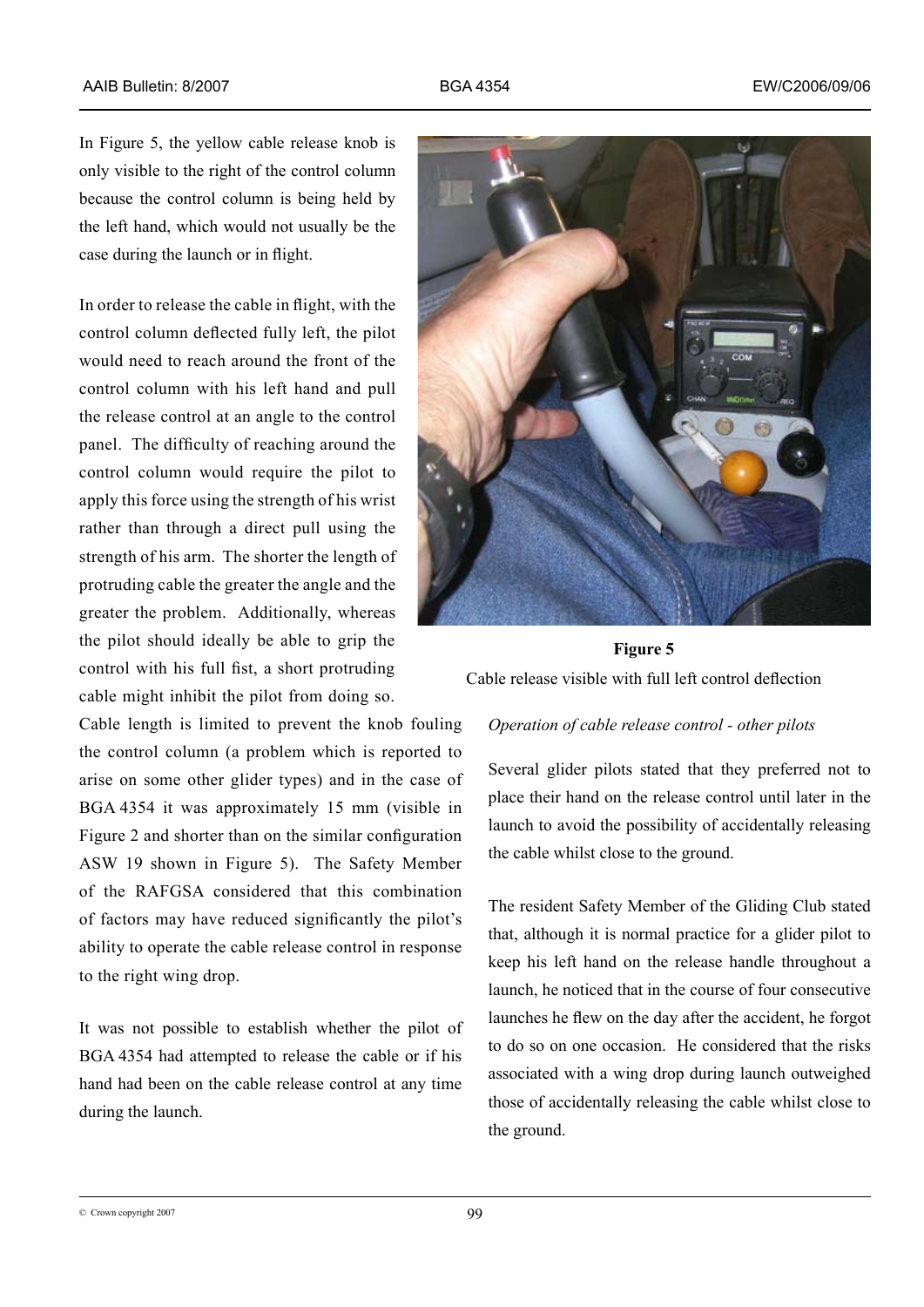#### **Analysis**

The damage to the aircraft was consistent with the witness descriptions of the aircraft having first struck the ground with the right wing, and then rolling to the right and coming to rest inverted. There was no evidence of any pre-impact structural failure or any pre-impact problem with the flying controls that might have contributed to the right roll. The left lap strap attachment fitting failed because its design load was exceeded but it was not possible to establish what effect this might have had on the survivability of the accident.

No official meteorological information was recorded at Keevil. However, information recorded at Lyneham and Boscombe Down indicated that surface wind at the time of the launch was probably close to the unofficial data recorded by the gliding club at Keevil, which was from 115° at 10 kt. This would have resulted in a crosswind from the left of the glider of no more than 3 kt, which is well below the limiting crosswind component. The benign wind conditions should therefore have posed no problems to this experienced pilot.

During the early stages of the launch the wing walker was holding down the left wing in an attempt to keep the wings level. The most likely reason for this would have been to counter an inadvertent input of right aileron by the pilot. In this case, the aileron input would then have caused the glider to roll to the right when the wing walker released the wing, allowing the wingtip to touch the ground. However, in this instance it was not possible to establish the actual mechanism of the wing drop.

In the article *'Time for lateral thinking'* the author suggested that any ground contact by the wing would initiate a yaw towards that wing, which would then precipitate a roll in the same direction. The investigation did not compare the effect of wingtip contact with the

rough grass to the right of the runway to contact with the metalled surface of the runway itself. Consequently, it was not possible to determine what the outcome would have been had the launch been conducted with both wingtips over the runway. Although the effects would probably have been less pronounced, some asymmetry would certainly result from the contact of one wingtip with the ground.

The subject of wing drop during launch and the appropriate remedial action appears to be well understood and publicised in a manner accessible to most glider pilots. It is likely that the pilot of BGA 4354 was aware of the issues and of the recommended recovery technique. Although some pilots prefer not to have their hand on the release cable during launch, it is the belief of the Safety Member who initiated this investigation that this pilot would have been in the practice of doing so.

If it was the pilot's habit to rest his hand near to, rather than on, the release cable, the application of left aileron would probably have made it difficult to reach the release handle and operate it in the very short time available to regain control of the aircraft. Even if the pilot had his hand on the release control it is possible that he was unable to apply sufficient force to it to release the winch cable, especially if he was simultaneously applying full left aileron.

# **Conclusions**

Eyewitnesses reported that the right wingtip of the glider made contact with the ground as the glider became airborne, causing it to yaw and then roll uncontrollably to the right. The winch cable was not released from the glider, which continued to roll, coming to rest inverted. The tail of the glider detached during the impact sequence allowing the cockpit canopy, which would otherwise have remained clear of the ground, to sustain